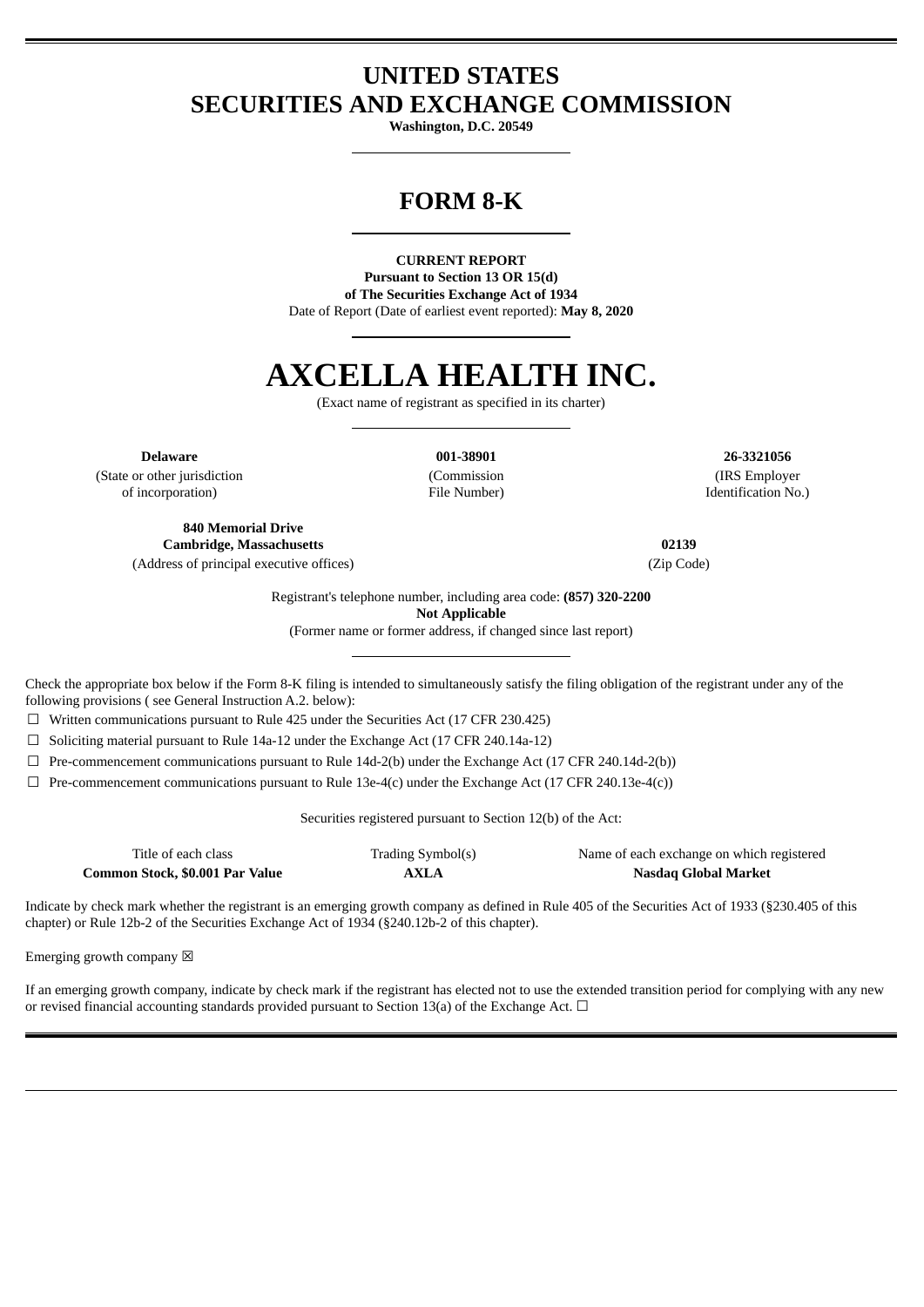#### **Item 5.03. Amendments to Articles of Incorporation or Bylaws; Change in Fiscal Year.**

On May 4, 2020, the Board of Directors (the "Board") of Axcella Health Inc. (the "Company") amended the Company's Amended and Restated By-laws in order to amend Section 8 of Article VI to designate the United States District Court for the District of Massachusetts as the exclusive jurisdiction for any litigation arising under the Securities Act of 1933, as amended (the "By-laws Amendment").

The foregoing summary and description of the provisions of the By-laws Amendment does not purport to be complete and is qualified in its entirety by reference to the full text of the By-laws Amendment, a copy of which is filed as Exhibit 3.1 with this Current Report on Form 8-K and is incorporated herein by reference.

#### **Item 9.01. Financial Statements and Exhibits.**

(d) Exhibits:

| Exhibit<br>$N_0$ . | <b>Description</b>       |
|--------------------|--------------------------|
| 3.1                | <b>By-laws Amendment</b> |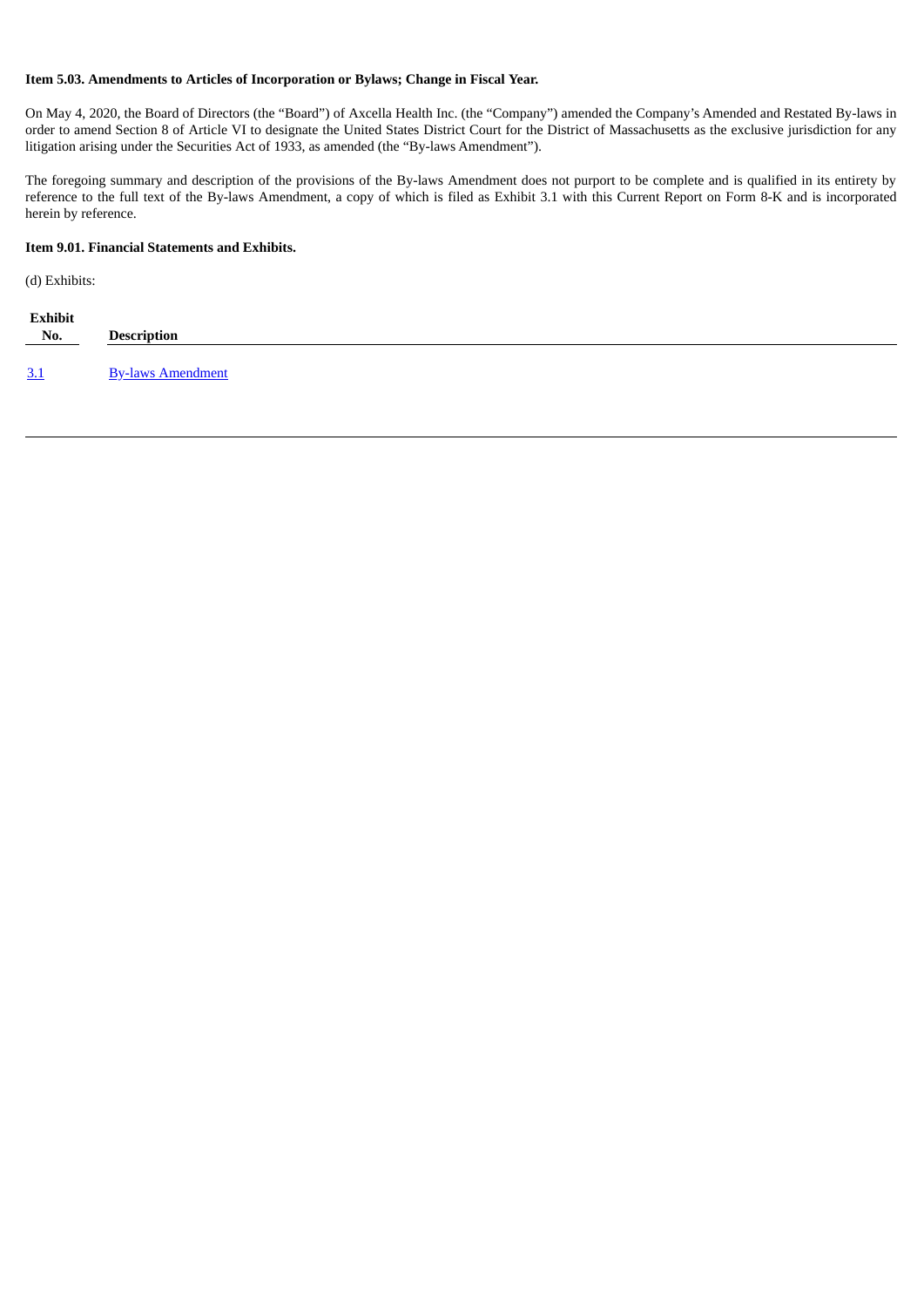#### **SIGNATURES**

Pursuant to the requirements of the Securities Exchange Act of 1934, the registrant has duly caused this report to be signed on its behalf by the undersigned hereunto duly authorized.

### **AXCELLA HEALTH INC.**

Date: May 8, 2020 By: /s/ William R. Hinshaw, Jr.

William R. Hinshaw, Jr. Chief Executive Officer, President and Director